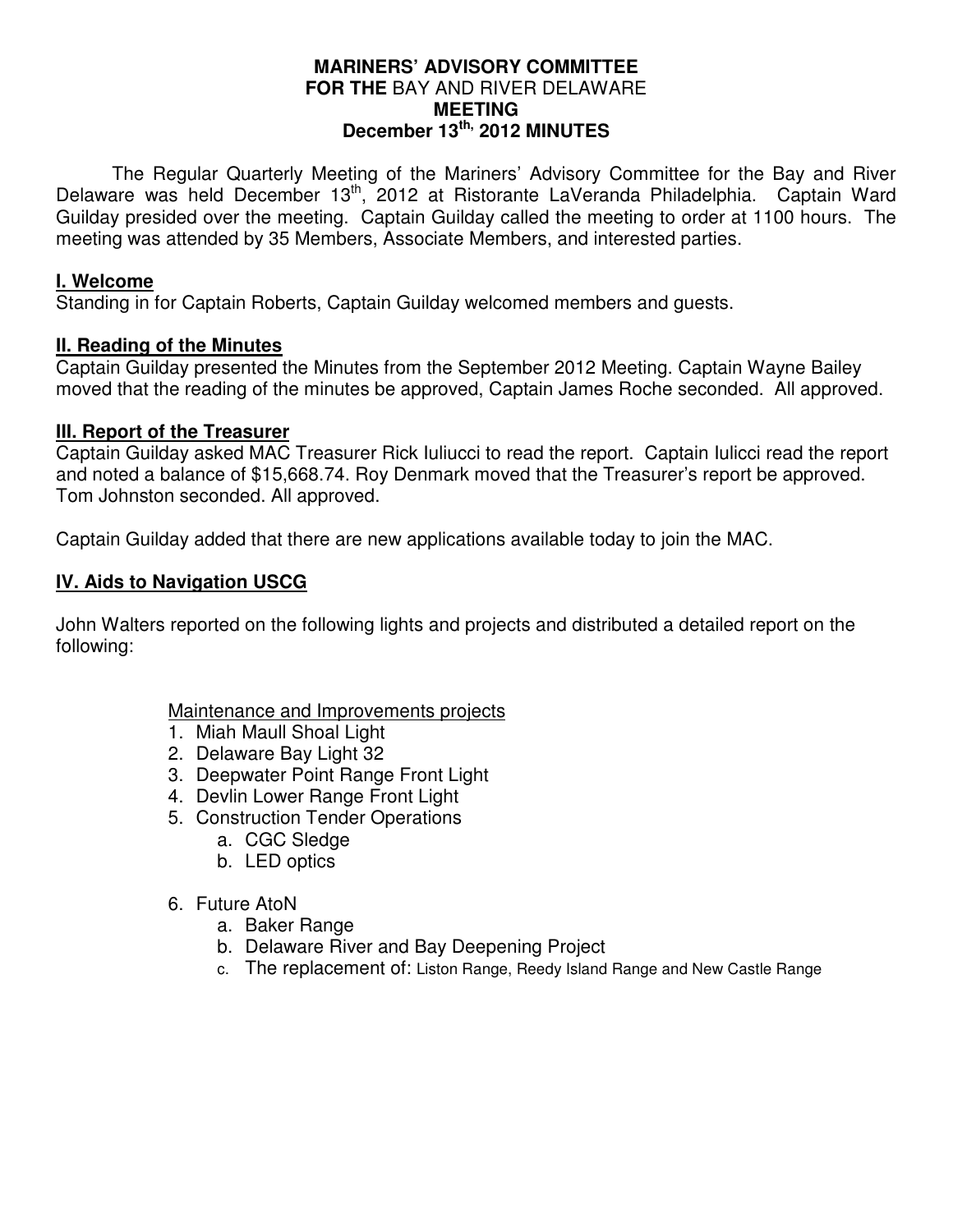7. Offshore Renewable Energy Installations: text here has been extracted from the hand-out:

*The Energy Policy Act of 2005 designated the Department of the Interior as the lead Federal agency for permitting and approval of OREIs on the OCS. The Coast Guard's role is as a cooperating agency under the National Environmental Policy Act and as such is limited to providing an evaluation of potential impacts of the proposed facilities on the safety of navigation, traditional uses of a waterway and Coast Guard missions. BOEM anticipates announcing a Call for Information and Nomination (Call) in the Federal Register for wind energy areas in coastal North Carolina prior to year's end. The next BOEM New Jersey State Task Force meeting is scheduled for December 18th in Trenton. The Coast Guard recommends that the MAC remain abreast of all East Coast wind energy initiatives, assess their potential impacts to the Delaware Bay and River ports and provide that assessment to BOEM, USACE and the Coast Guard. The following site posts the most recent activity associated with offshore renewable energy in each state: http://www.boem.gov/Renewable-Energy-Program/State-Activities/Index.aspx.* 

Mr. Waters noted that a task force meeting is scheduled for January 29th, and 30th in Annapolis and there will be a public seminar on January  $17<sup>th</sup>$  in Richmond Virginia hosted by BOEM. Due to the vast size of the area, Mr. Walters strongly encourgaged the MAC to review the charts from the website above as it relates to the impact of traffic here on the Delaware River.

Mr. Walters noted that the Nominations for Commercial Leasing is to appear in the Federal Register. Here is that link:

http://www.gpo.gov/fdsys/pkg/FR-2012-12-13/html/2012-30093.htm

#### And here is an excerpt from the Federal Register listed above:

 FEDERAL REGISTER Dated: December 13, 2012 Commercial Leasing for Wind Power on the Outer Continental Shelf Offshore North Carolina--Call for Information and Nominations (Call)

AGENCY: Bureau of Ocean Energy Management (BOEM), Interior.

 ACTION: Call for Information and Nominations for Commercial Leasing for Wind Power on the Outer Continental Shelf, Offshore North Carolina.

-----------------------------------------------------------------------

 SUMMARY: BOEM invites the submission of nominations for commercial wind leases that would allow a lessee to propose the construction of a wind energy project on the Outer Continental Shelf (OCS) offshore North Carolina, and to develop the project if approved after further environmental review. Although this announcement is not itself a leasing announcement, the Call Areas described herein, or portions thereof, may be available for future leasing. BOEM will use responses to this Call to gauge specific interest in acquiring commercial wind leases in some or all of the Call Areas, as required by 43 U.S.C. 1337(p)(3).

Mr. Walters added that BOEM published a "no-competitive interest" on May 15, 2012.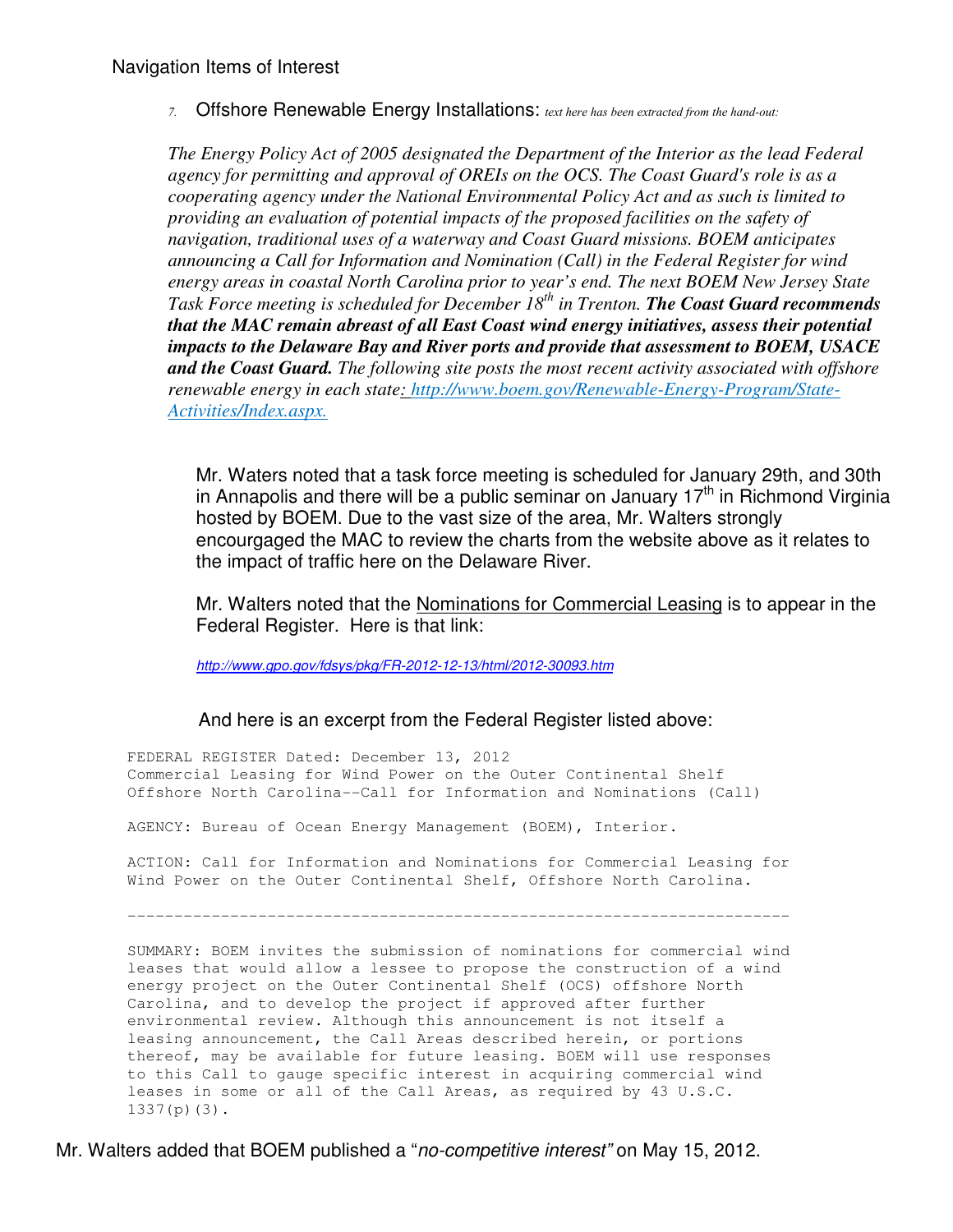- 8. Offshore Anchorages
- 9. GPS interface tests

Captain Guilday reminded the members to please sign the attendance sheet that has been provided to each table.

# **V. NOAA**

Filling in for Jon Swallow, Rachael Medley distributed the latest chart editions. (see distribution)

# **VI. Army Corps of Engineers (ACOE)**

Tim Rooney distributed his report and commented on the following: (See distribution).

- 1. Delaware River, Philadelphia to Sea & Main Channel Deepening
- 2. Wilmington Harbor
- 3. Delaware River: Philadelphia to Trenton
- 4. Salem River
- 5. Schuylkill River
- 6. C&D Canal

### **VII. Sector Delaware Bay**

Filling in for COTP Kathy Moore, Todd Wiemers reported the following:

Mr. Wiemers thanked the MAC members for all they did during Hurricane Sandy. He also reported on the upcoming fireworks and Safety Zone that will be in place for the New Year's holiday.

### **VIII. Old Business**

No old business

### **IX. New Business**

No new business but there was a question on when Buoy 35 was to be re-established. Captain Roche replied that the ACOE is processing new soundings and the 5<sup>th</sup> District would like to put the buoys in their new position instead of their old positions. He added that having seen the preliminary soundings that were nice and wide, it would not make any sense to put the buoys back in their old positions.

Further discussion ensued with Captain Guilday, Captain Bailey and Rachael Medley. Rachael replied: that we have the minutes for what the widening is going to be, but we have not received any information as to what the quartering will be. Once all has been established, it would only take a week or two to get it on the charts.

# **X. Adjournment**